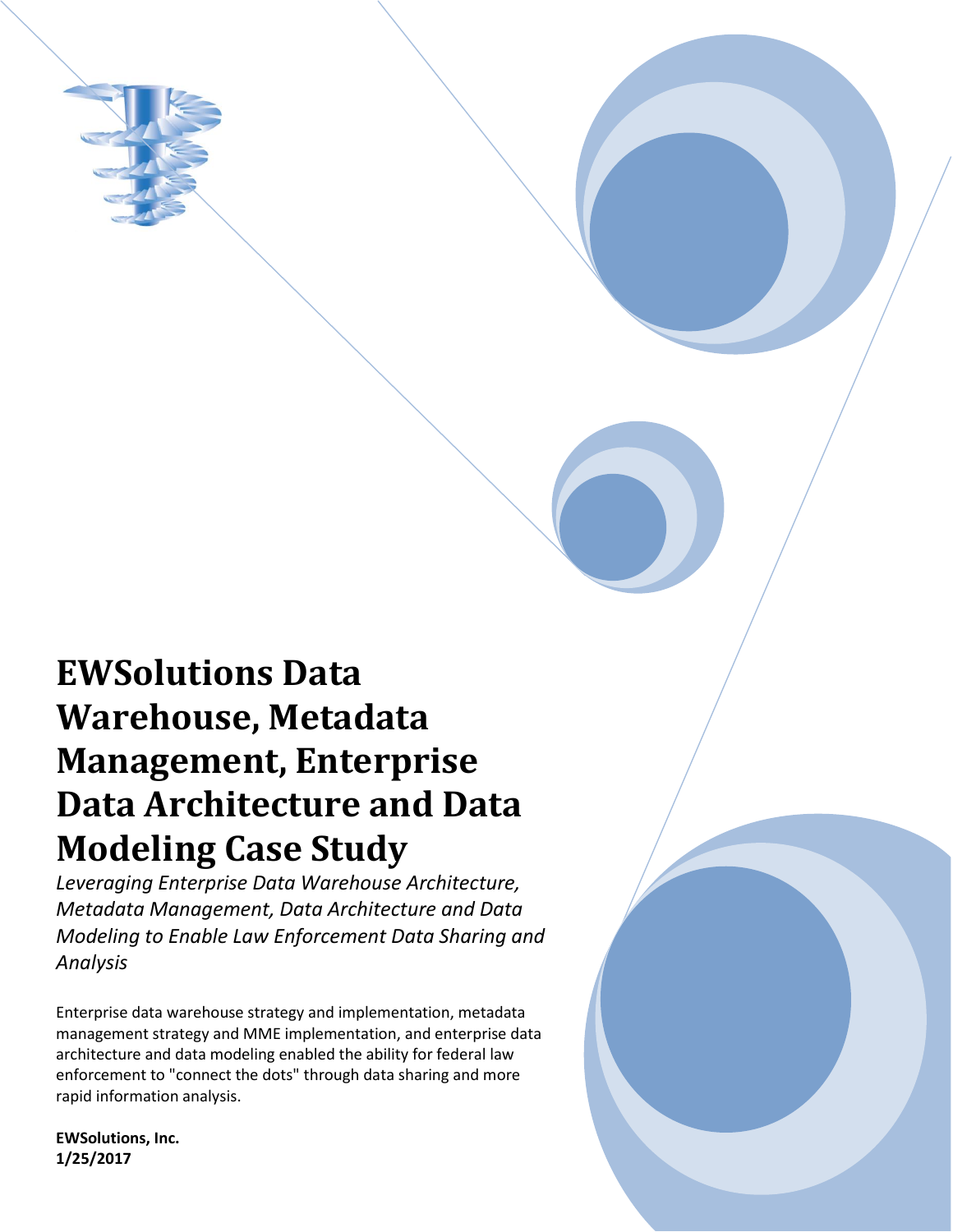# **Enterprise Data Warehouse Architecture and Implementation, Metadata Management, Data Architecture and Data Modeling: A Case Study in How EWSolutions Enabled Federal Law Enforcement to "Connect the Dots"**

On September 4, 2001, Robert S. Mueller, III became the 6th Director of the Federal Bureau of Investigation (FBI). One week into his term, he became responsible for spearheading the most extensive reorganization the FBI has experienced to date, after the terror attacks of September 11, 2001.

By May 2002, he had articulated several top FBI priorities: protecting the U.S. from terrorist attacks; protecting the U.S. from foreign intelligence operations; securing the nation from cyber-based attacks and hightechnology crimes; combating public corruption at all levels; protecting civil rights; combating international and national organized crime; fighting major white-collar crime; reducing significant violent crime; supporting our law enforcement and intelligence partners; and upgrading FBI technology.

"While we remain committed to our other important national security and law enforcement responsibilities, the prevention of terrorism takes precedence in our thinking and planning; in our hiring and staffing; in our training and technologies; and, most importantly, in our investigations," Director Mueller has said. "We need to be able to 'connect the dots' to find and apprehend criminals of every kind, to know who they are, where they are, and what their behavior patterns are, so we can prevent them from acting, or from acting again."



### **Improving FBI data management capabilities**

After the September 11, 2001 terrorist attacks, it was apparent the federal intelligence gathering capabilities and systems needed help. Information gathered by agents was not available readily for analysis, so "connecting the dots" was a manual, laborious task, fraught with difficulties. The FBI had many legacy computer systems that did not communicate with one another, and did not have appropriate levels of security for transferring data between them, if such transfers had been possible. Additionally, agents that used one system may not have had clearance to view data that resided on another system that housed necessary, confirming, or contradicting data.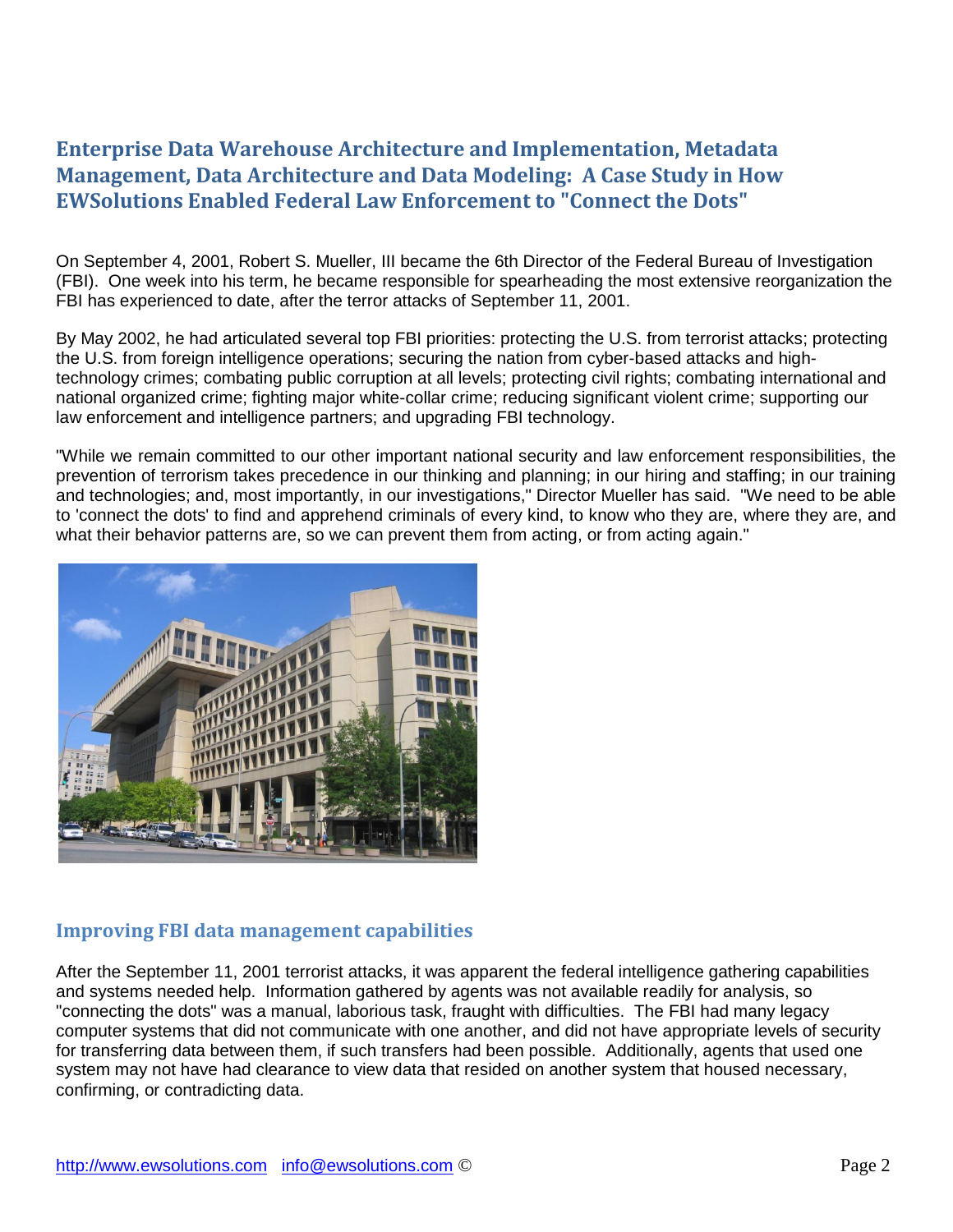Finally, the FBI had never addressed the underlying enterprise data and information management challenges of enterprise data warehouse architecture and implementation, enterprise data architecture, metadata management, not knowing that having this unified approach would give them an optimal design and continued capabilities for their decision support and analytical needs.

As described in an article in the Chicago Tribune, the FBI conducted an extensive search for a strategic partner of data management and data warehousing to solve these issues. This was a definite departure from normal behavior for the FBI; usually the Bureau engages consultants from a known pool of firms to perform specific parts of a defined project. On this engagement, the consultants would lead the effort, define the scope, and provide much of the resource talent, since the FBI lacked the skills to deliver the results on its own.

The FBI chose to retain industry leader [EWSolutions t](http://www.ewsolutions.com/)o design its enterprise data warehouse strategy. The Bureau requested that [EWSolutions a](http://www.ewsolutions.com/)nd its expert consultants lead the design and development of an assessment of their current state of data collection and storage, evaluate their data integration and enterprise data architecture approaches, and develop a strategy and implementation plan for metadata management that would support improved understanding of the vast amount of data and information the FBI collects and maintains. [EWSolutions'](http://www.ewsolutions.com/) team of experienced strategists and practitioners, led by President David Marco, was able to provide the Bureau with exemplary advice, guidance, planning and execution strategies and recommendations for improvement in all the identified data management areas.

[EWSolutions a](http://www.ewsolutions.com/)nd the FBI determined that success would be defined by achieving selected business and technical goals. Specific goals included:

- The necessity to "Connect the Dots" to find links between seemingly disparate pieces of data over broad dimensions of time and geography.
- The primary technical goal was to combine data from almost any source, of any type (structured, unstructured, semi-structured), into one large cohesive database, enhance it with additional information such as latitude/longitude or zip+four, index it in a variety of ways, and make it all available to agents and analysts in real-time
- Faster, easier, more seamless data integration, data access (securely), and data queries, executed by agents and other authorized law enforcement professionals using current technologies

Key accomplishments included:

- Leading design, architecture, and implementation of the Investigative Data Warehouse (IDW 2.0), developing the capability to integrate massive amounts of structured and unstructured data - over 400 terabytes at completion
- Assessing the existing architecture and requirements (automate, improve, and expedite the method of handling investigative data, developing future architectures (Data Warehouse, ETL, Metadata, Data) and their requirements (enable ready access to and sharing of information across the FBI, with other federal agencies, and with state and local law enforcement).
- Establishing processes for ETL, Data Quality, Technology Evaluation
- Designing and populating metadata repository using Informatica.
- Participating in developing governance policies at the FBI and the U.S. Intelligence Community
- Incorporating leading edge, commercial-off-the-shelf (COTS) technologies for data warehousing / business intelligence and data mining to support the FBI's counter-terrorism, counter-intelligence, cyber crimes, and serial crimes investigations.
- Data model accepted as enterprise standard for the bureau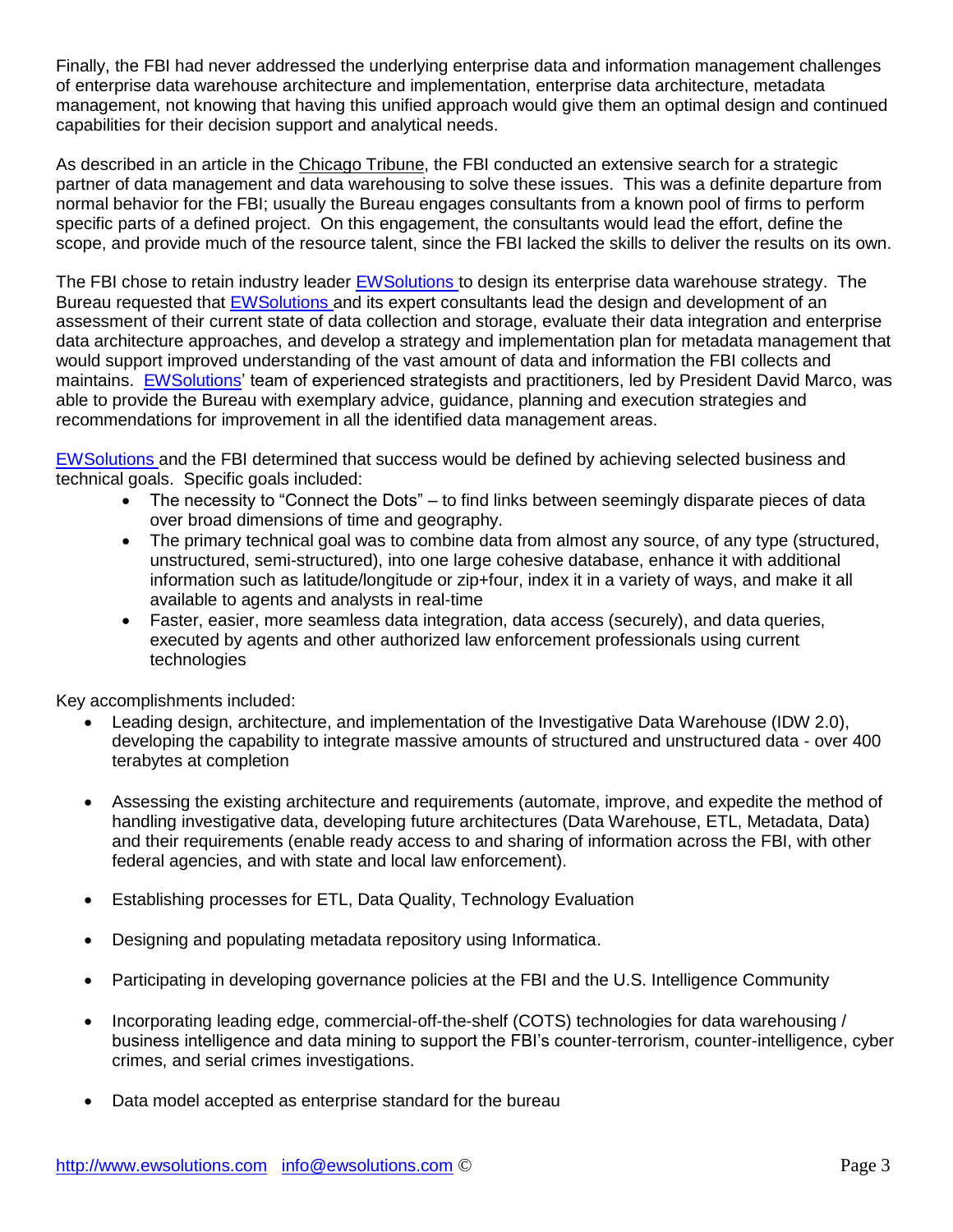[EWSolutions e](http://www.ewsolutions.com/)xpertly guided the FBI in the use of its industry leading M3<sup>sm</sup> methodology for metadata management. The results of this methodology implementation included:

- Analysis of M3<sup>sm</sup> against current FBI metadata management activities and practices
- Assessment of gaps between the Bureau's metadata management practices and industry proven practices in M3<sup>sm</sup>
- Incorporation of  $M3<sup>sm</sup>$  stages, phases, activities, templates into an enterprise approach for managing metadata
- Incorporation of new method into selected metadata management implementation projects, starting with the development of a managed metadata environment

Additionally, [EWSolutions u](http://www.ewsolutions.com/)sed its industry leading  $13<sup>sm</sup>$  methodology for data warehousing and business intelligence on this engagement. The results of this methodology implementation included:

- Analysis of  $13<sup>sm</sup>$  against current FBI data warehousing / business intelligence practices
- Assessment of gaps between the Bureau's DW/BI practices and industry proven practices in  $13<sup>sm</sup>$
- Incorporation of  $13^{sm}$  stages, phases, activities, templates into FBI's DW / BI approach
- Expert guidance for blending  $13<sup>sm</sup>$  and FBI's approaches into a unified method
- Incorporation of new method into selected DW/BI implementation projects



## **Methodologies enable more rapid assessment, development and implementation through best practices**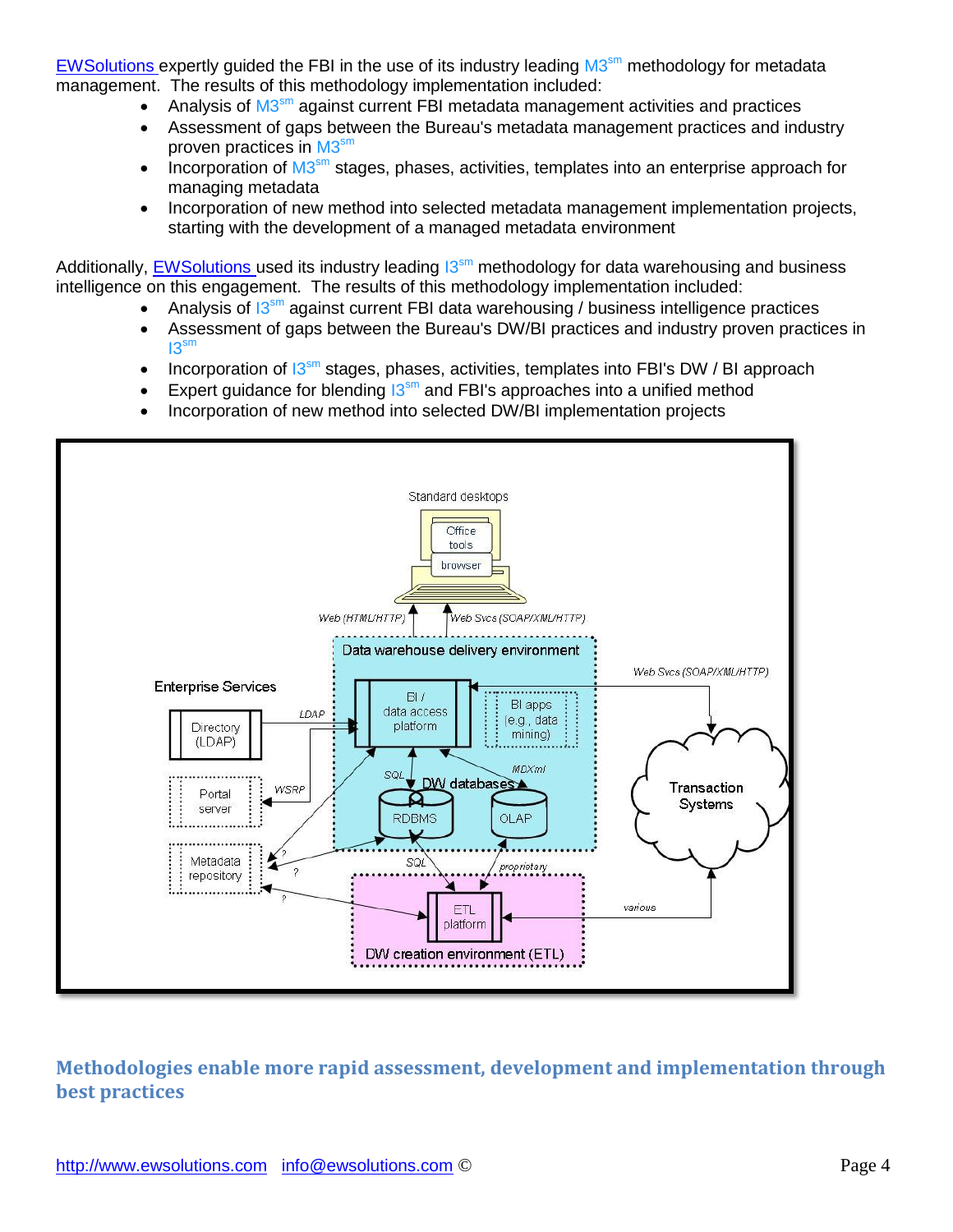

EWSolutions' M3<sup>sm</sup> methodology for Metadata Management is a highly customizable, iterative, and workfloworiented methodology designed to help your organization achieve enterprise metadata management success effectively. With hundreds of fine-grained tasks with clear objectives, success factors, and responsible parties identified, M3<sup>sm</sup> enables the development of a managed metadata environment with the proper processes, people, and technologies.

The methodology is based on **EWSolutions'** consultants many years of helping clients successfully realize outstanding benefit from their metadata management efforts. M3 sm underscores **EWSolutions'** numerous award-winning efforts and thought-leading practices and supports integration with Enterprise Information Management (EIM), data governance, and data warehouse / business intelligence (DW/BI) efforts. M3<sup>sm</sup> is a self-sustaining, iterative, and customizable methodology that helps organizations to realize continuous return on investment (ROI) by identifying new business opportunities, improving efficiencies, and increased data quality through a metadata management program.

#### **Methodology Critical Points:**

With highly customizable task narratives, templates, and examples, M3<sup>sm</sup> allows any organization to fit the methodology to its efforts, not the other way around. The methodology adds value to a metadata program without adding unnecessary complexity or unjustified efforts.

An iterative methodology with overlapping phases and activities, M3<sup>sm</sup> helps an organization anticipate and reduce risks within and across phases, providing strong validation of scope and results, while efficiently utilizing all resources, including time, personnel, funds, and effort.

The M3<sup>sm</sup> workflow provides discipline and manageability to any metadata management program. Developing a managed metadata environment can be very complex – using the M3<sup>sm</sup> methodology breaks the effort into manageable, measurable tasks to know the current state, target state, and next steps. With its clear success criteria and best-practice estimates, the methodology helps an organization achieve discipline and increase visibility to assess progress and identify needed adjustments efficiently and effectively.

**EWSolutions<sup>'</sup> 13<sup>sm</sup> methodology for Business Intelligence/Data Warehousing (BI/DW) is a highly customizable,** iterative, and workflow-oriented methodology designed to help your organization achieve enterprise BI/DW success effectively. With hundreds of fine-grained tasks with clear objectives, success factors, and